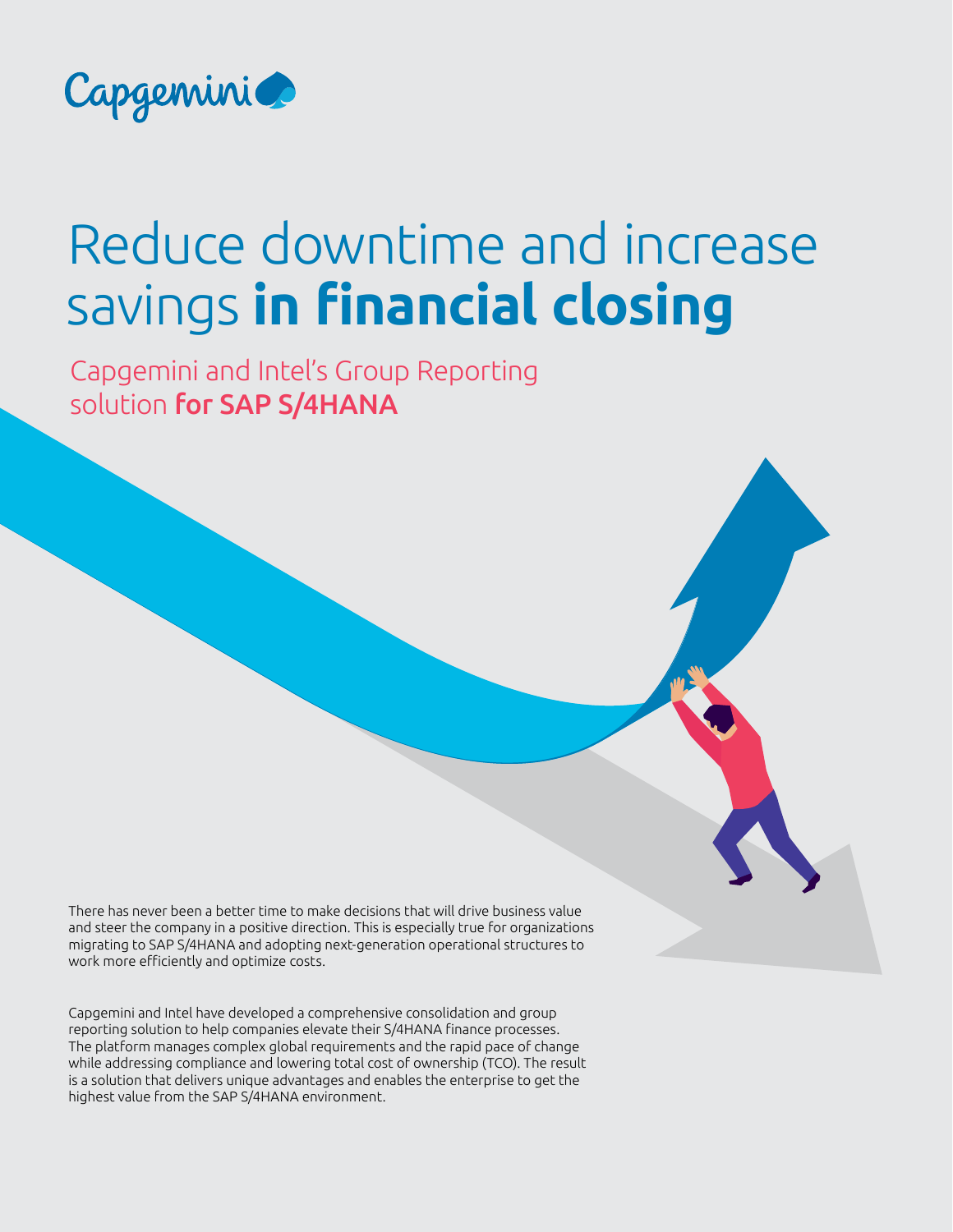## A modern solution to an old finance problem

Every major enterprise needs a smart approach to legal financial consolidation and reporting. While larger companies with a greater scope of operations have a higher ceiling for performance and success, they are also more exposed to traditional issues around financial bookkeeping. The Group Reporting solution in SAP S/4HANA addresses some of those problems by minimizing data replication and eliminating the need for periodic data extractions to disconnected tools.

*We predict that, by 2023, 30% of organizations will use the financial consolidation capabilities, including accounting hubs, within cloud core financial management suites, which will reduce deployments of third-party tools.*

#### Gartner,

Magic Quadrant for Cloud Financial Close Solutions

Capgemini and Intel's collaboration takes this solution a step further. We leverage Intel's Optane Persistent Memory (PMEM) technology to offer a unique combination of persistence and support for larger data capacity. It also enables the business to maximize virtual memory densities with increased security and automatic hardwarelevel encryption – all with implementation at speed and at a lower overall TCO (50 percent more memory at similar cost).

The result is a comprehensive financial close solution that enables organizations to consolidate and report, with appropriate controls throughout the accounting cycle. It can be fully integrated with SAP Analytics Cloud for reporting and is equipped with multiple capabilities, including automation and deep integration with transaction-level detail in the general ledger. The solution also provides a customized user experience leveraging SAP Fiori tiles to make Group Reporting more convenient and intuitive for users of the tool.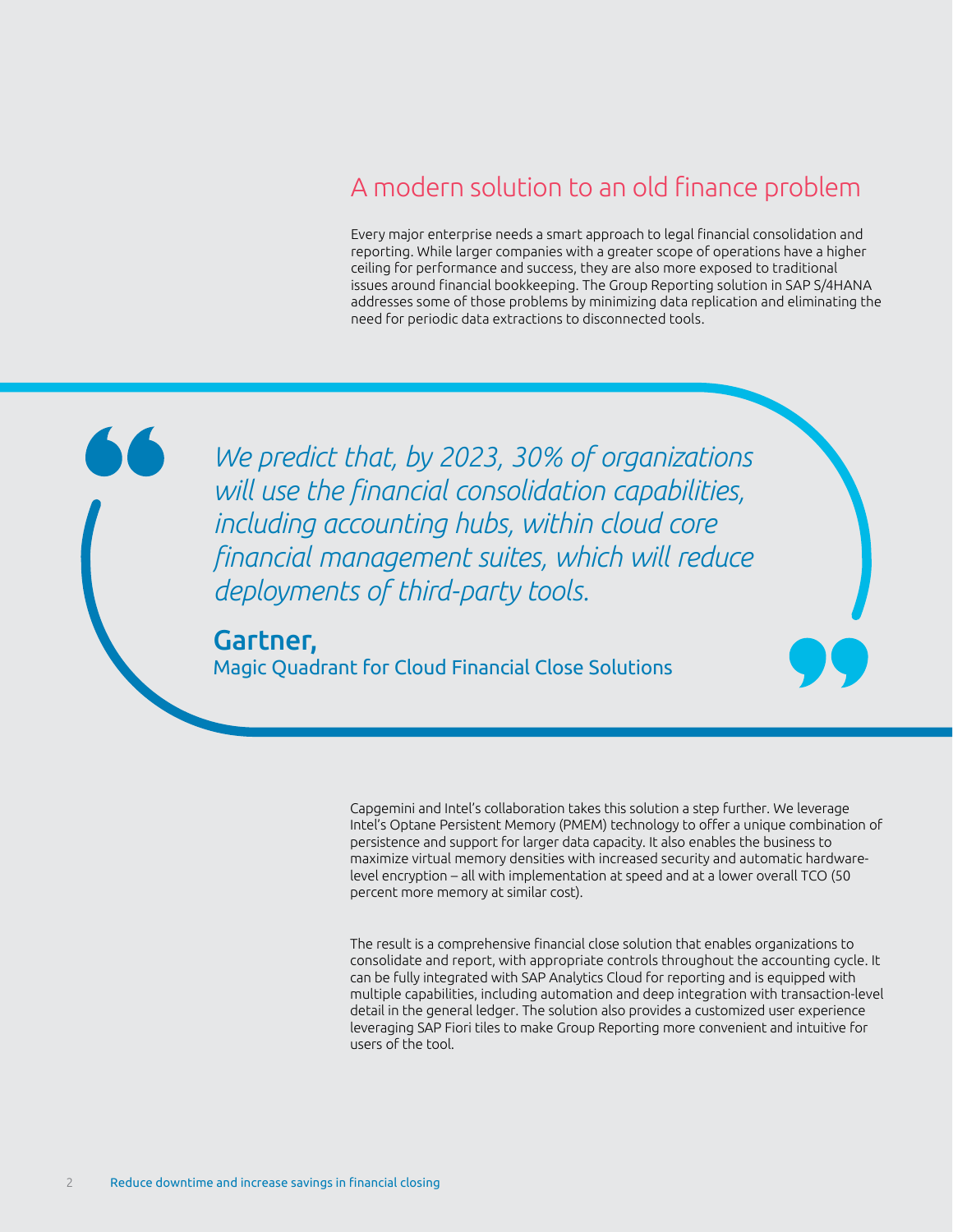## Addressing the concerns of finance organizations

Major financial corporations need a partner with a proven track record in working with SAP solutions if they are to extract the greatest value from the implementation investment. Capgemini's long-standing partnership with SAP and extensive experience supporting leading financial organizations means we understand the concerns of a company that has recently moved, is on the road, or is still planning the transition to an SAP S/4HANA environment.

Our first priority in crafting this solution was to ensure it could provide accelerated value thanks to a reduced implementation time. The solution supports a continuous close and consolidation process with a robust closing cockpit for automated data collection, calculations, reconciliation, and more – with preconfigured elements meant to speed implementation.

The entire close process itself is managed in one centralized solution within S/4HANA Finance, taking advantage of the capabilities of Intel's second-generation technology. Group Reporting helps streamline the process while shortening the closing cycle. In addition, its automated controls, validation checks, and accounting logic are enhanced by detailed audit logs for data changes, allowing for greater compliance and traceability. This means we can provide a comprehensive solution with integrated governance, giving the enterprise full control and transparency over the entire process of financial consolidation.

## Reduce your time to close and capture stronger insights with speed

Paired with Intel's Optane PMEM technology, we help fuel innovation for your business through a next-generation approach for legal and financial consolidations. Our unique approach is a first step towards our vision for a world-class solution for CFOs, tailored for your enterprise.

The use of emerging technologies and memory modes for business-critical situations mean that our offering provides the same performance as the traditional SAP solution but with greater value by employing hardware-encrypted memory for reduced downtime. The Group Reporting solution significantly reduces time-to-close by double-digit percentages and provides full transactional data access for reporting and analytics to capture and expose insights more quickly. Its in-memory computing capability also frees up your resources to focus on value-added tasks in a continuous close cycle.

With SAP S/4HANA as a foundation, our solution ensures your company can consolidate its financial results and get the highest value out of Group Reporting more quickly. Together with Intel, and as part of our commitment to capitalize on the evolving world of opportunities in the current market, this solution delivers a new class of technology to revolutionize finances for your enterprise.